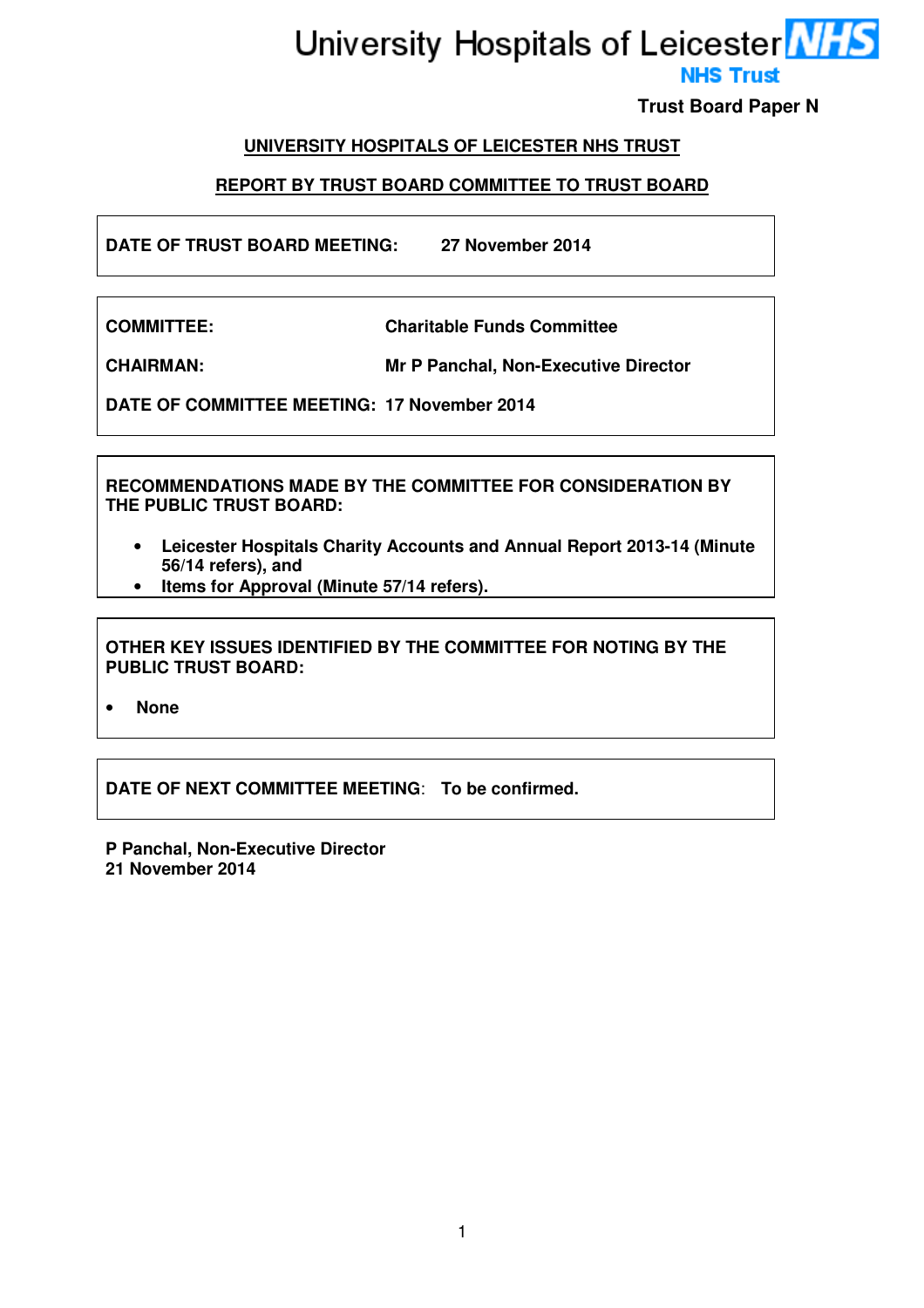# **UNIVERSITY HOSPITALS OF LEICESTER NHS TRUST**

#### **MINUTES OF THE CHARITABLE FUNDS COMMITTEE MEETING HELD ON MONDAY 17 NOVEMBER 2014 AT 11AM IN THE LARGE COMMITTEE ROOM, LEICESTER GENERAL HOSPITAL**

| <b>Present:</b> | Mr P Panchal - Non-Executive Director (Chair)<br>Ms R Overfield – Chief Nurse (until and including Minute 69/14)<br>Mr P Traynor – Director of Finance (until and including Minute 69/14)<br>Ms J Wilson - Non-Executive Director                                                                                                                              |
|-----------------|----------------------------------------------------------------------------------------------------------------------------------------------------------------------------------------------------------------------------------------------------------------------------------------------------------------------------------------------------------------|
| In Attendance:  | M T Diggle – Head of Fundraising<br>Mrs H Majeed - Trust Administrator<br>Mr N Sone – Charity Finance Lead (until and including Minute 63/14)<br>Mr P Spiers – Chairman of the Medical Equipment Executive (MEE) (until and including<br>Minute 69/14)<br>Mr S Ward - Director of Corporate and Legal Affairs<br>Ms J Woolley - Assistant Financial Accountant |

#### RECOMMENDED ITEMS **ACTION**

#### **56/14 LEICESTER HOSPITALS CHARITY ACCOUNTS AND ANNUAL REPORT 2013-14**

Further to Minute 41/14 of 15 September 2014, paper C was re-presented, however, now included the External Audit's ISA 260 report alongside the 2013-14 audited accounts for Leicester Hospitals Charity, the Trustee's annual report, and the letter of representation for Charitable Funds Committee endorsement and recommendation on for Trust Board approval (as Corporate Trustee).

The Financial Controller drew members' attention to section 4 (management responses to three external audit recommendations contained in the ISA 260 report) of paper C. The response to recommendations 1 and 2 were noted and agreed. In respect of recommendation 3, the Director of Corporate and Legal Affairs advised that the Trust was in the process of reviewing the terms of reference of all Board level committees and this review would consider the membership of the Committees to ensure that they remained quorate at all times. The Financial Controller undertook to update the response to recommendation 3 and the deadline to reflect the update provided by the Director of Corporate and Legal Affairs.

The Head of Fundraising expressed concern over KPMG's commitment to meeting deadlines in terms of the audit of the Leicester Hospitals Charity accounts, noting that this was third time in a row that there had been a delay in the completion of the audit. The Director of Finance undertook to raise this issue with the External Auditors at his introductory meeting with them.

 **Recommended – that (A) the Leicester Hospitals Charity 2013-14 final accounts, annual report, External Audit ISA 260 report and letter of representation be endorsed and recommended for Trust Board approval (as Corporate Trustee) on 27 November 2014, and CFC** 

**(B) the Director of Finance be requested to liaise with the External Auditors regarding concerns in their meeting deadlines in respect of the audit of the Leicester Hospitals Charity accounts.** 

#### **57/14 ITEMS FOR APPROVAL**

 Paper F outlined the grant applications received since the September 2014 Charitable Funds Committee meeting, noting that all bids received had been pre-reviewed as per current guidelines. The Charity Finance Lead considered that all applications fell within the scope of the funds, were affordable, and had been appropriately authorised by the fund advisers. Applications totalling £177,745 had been approved by the Charity Finance Lead

**DoF** 

**CHAIR** 

**DoF**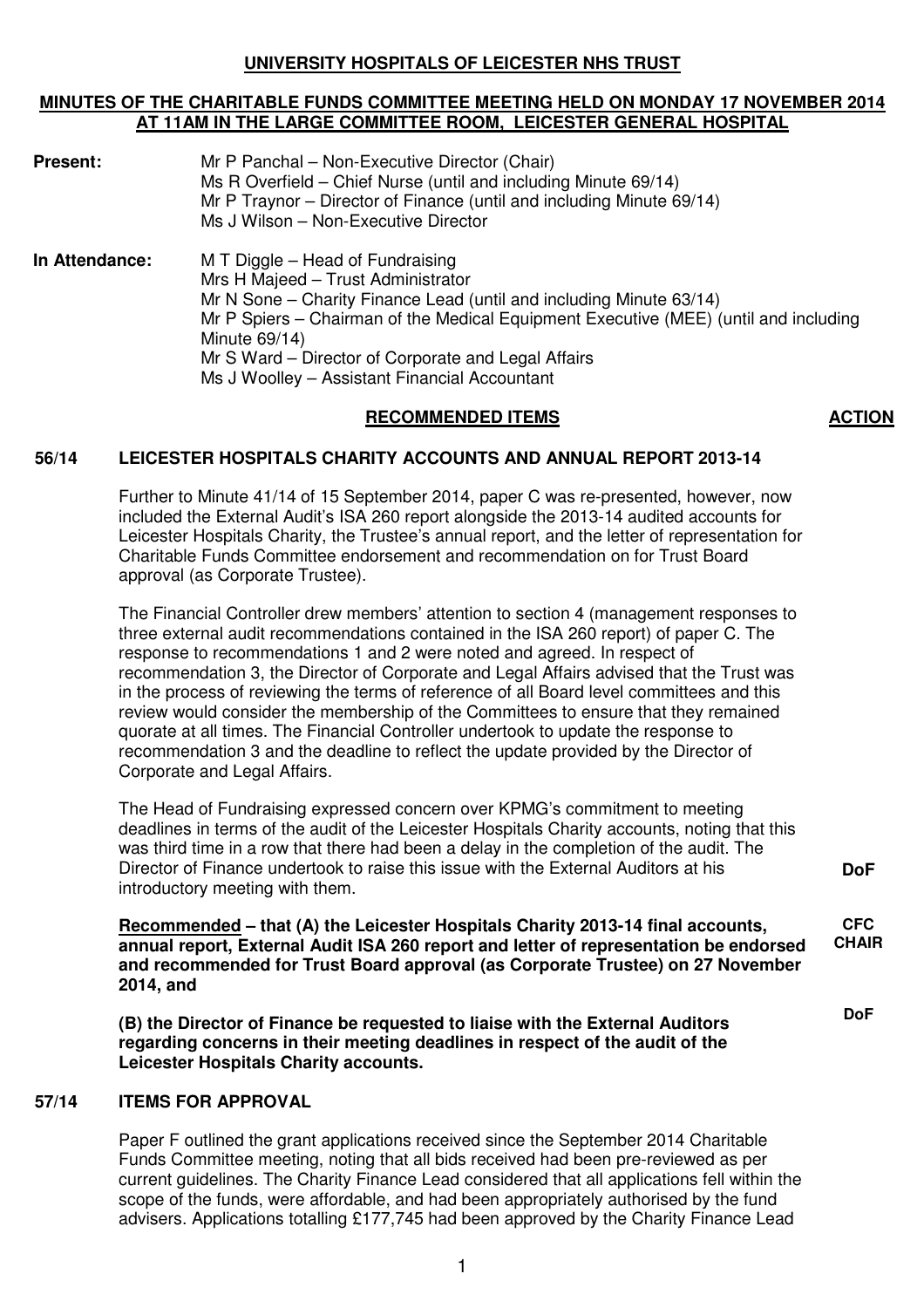through the scheme of delegation (they did not, therefore, require additional Charitable Funds Committee approval), and were detailed in appendix 1 of paper F. Appendix 2 outlined one application which had been rejected by the Charity Finance Lead. Appendix 3 detailed transfers between funds requested by the relevant fund managers in order to facilitate grant applications (in accordance with the Transfer of Unrestricted Funds Policy agreed by the Committee).

 The Committee undertook detailed consideration of the following new applications for funding (as detailed in appendices 4 – 18a inclusive):

(i) application 5000 (appendix 4 refers) was an application for £6,639 for two Nippy Clearway machines in Physiotherapy. The Committee queried whether the CMG had budgeted the annual maintenance costs for these machines – the Financial Controller undertook to check this with CMG colleagues. The Director of Finance highlighted that such machines would usually fall under the medical equipment replacement programme. Ms J Wilson, Non-Executive Director requested a report to be submitted to the Charitable Funds Committee on the framework for expenditure of Charitable Funds on medical equipment. The Director of Finance noted the need for a mechanism to be in place whereby the applications for such equipment needed to be put forward in the beginning of the year so that prioritisation could take place on which equipment could be approved via general purpose funds. The Committee approved the purchase of 4 machines subject to confirmation that the CMG had budgeted the annual maintenance costs for these machines. Members noted that the CMG had only applied for the funding to purchase two (although the requirement was 4 machines), in the hope that this would increase the possibility of the application being approved;

**CFL** 

**CFL** 

**DoF** 

**CFL** 

**CFL** 

**CFL** 

**DoF** 

- (ii) application 5193 (appendix 5 refers), was an application for £15,491 for works to create a courtyard garden adjacent to Ward 16 of Glenfield Hospital. The Committee was supportive of this bid, however, noted the need for additional quotes to be obtained to confirm the value for money. The Committee also noted the need for any estates related applications to be linked with the Estates Strategy in order to ensure it was sustainable. The Head of Fundraising reported orally on a recent development which meant that the call on charitable funds for these works might be reduced;
- (iii) application 5212 (appendix 6 refers) £7,176 for the provision of 12 new wheelchairs to be used at the LRI. The Committee approved the purchase of 12 wheelchairs subject to confirmation that the CMG had budgeted the annual maintenance costs;
- (iv) application 5216 (appendix 7 refers) was an application for £1,230 for a bariatric training suit to be used by the Manual Handling Service – this was approved;
- (v) application 5228 (appendix 8 refers) was an application for £5,975 for a bladder scanner for use in the fracture clinic – this was approved;
- (vi) application 5241 (appendix 9 refers) was an application for £176,000 for two EUS scopes for Hepatobiliary and Pancreatic Surgery. The Committee requested details to be submitted regarding any site reconfiguration implications that needed to be taken into account due to the nature of this application. The application was not approved but deferred pending clarification;
- (vii) application 5243 (appendix 10 refers) was an application for £19,308 for the creation of a wet room from an existing shower room at ward 15 of the LGH. The Committee suggested that this application be referred to the Director of Estates and Facilities to check whether it could be taken forward through Estates monies. The application was not approved;
- (viii) application 5263 (appendix 11 refers) was an application for £10,735 for the rebuilding of three blocks of changing cubicles within the radiology department at the Glenfield Hospital site. The Committee supported the application, however, noted the need for the application to be discussed with the Director of Estates and Facilities to confirm that it appropriately linked with the Estates Strategy;

2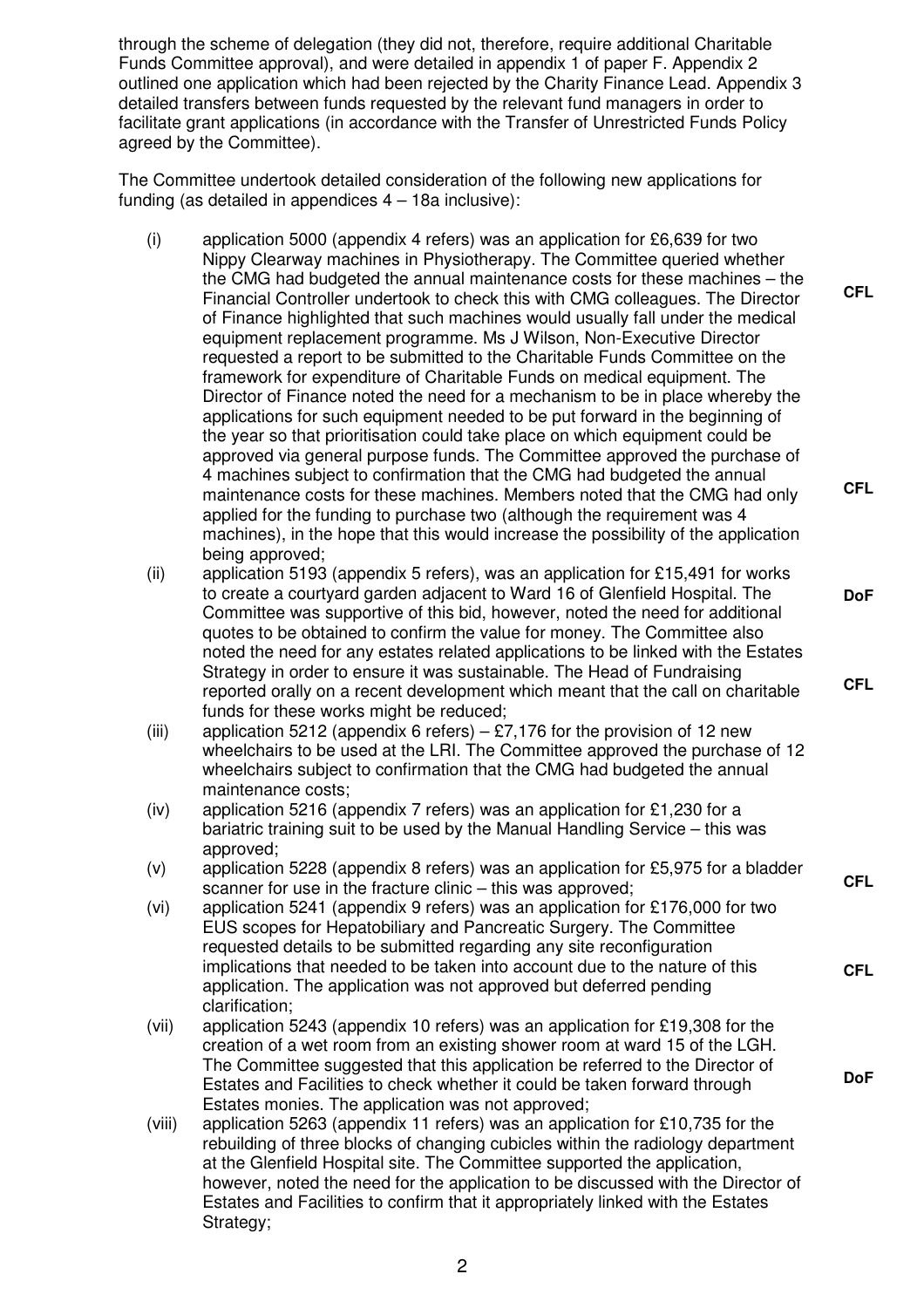- (ix) application 5269 (appendix 12 refers) was an application for £11,084 for an asset tracking system to be used in the ED/AMU to track bladder scanners in real time that were shared across a number of areas. The application was approved;
- $(x)$  application 5271 (appendix 13 refers) was an application for £16,825 for works to extend the Haemostasis and Thrombosis Centre into the current palliative care suite to create a new examination room and office space for Haemostasis Consultants. The Committee supported the proposal, however, noted the need for confirmation to be sought from the Director of Estates and Facilities that such works were compatible with the Trust's Estates strategy. The Director of Finance undertook to liaise with the Director of Estates and Facilities in respect of this application and applications 5193 and 5263 (as noted in points (ii) and (viii) above);
- (xi) application 5275 (appendix 14 refers) was an application for £15,359 for the redecoration of Medical Physics offices within the Sandringham Building at the LRI. This application was not approved by the Committee noting that a number of ward areas also required redecoration. It was suggested that this application be referred to the Director of Estates and Facilities;
- (xii) application 5276 (appendix 15 refers) was an application for £44,454 for various items of equipment to enable the Odames Library at the LRI to be fully functioning with 24 hour access for staff. This application was approved;
- (xiii) application 5277 (appendix 16 refers) was an application for £49,442 for a Transonic Vascular Access Monitor for Renal Services. The application was approved subject to confirmation from Mr P Spiers, Chairman of the Medical Equipment Executive regarding practicalities in transferring the equipment to off-site dialysis units;
- (xiv) application 5279 (appendix 17 refers) was an application for £12,111 for a Physiotherapy light treatment system in the Neonatal Unit for the treatment of severe jaundice. A specific donation from the Islamic Dawah Academy had been received to pay for this equipment. The Committee approved the application subject to confirmation that the CMG had budgeted the annual maintenance costs, and
- (xv) application 5159 (appendices 18 and 18a) was an application for a nonreligious spiritual care giver. The Chief Nurse provided an update on this application and re-iterated that charitable funds was being sought to pilot this post for a year to ascertain the demand for this service. Further to a brief discussion on any potential issues in relation to Chaplaincy services, the application was approved noting that objective impact assessments and audits to evidence the demand would need to be factored in, as appropriate.

 In general discussion on the bids presented, the Charity Finance Lead queried whether a sub-group should be established to discuss the bids prior to its presentation at the Charitable Funds Committee – in response, the Head of Fundraising advised that it would be challenging in terms of resources to establish and organise a sub group for this purpose.

 Instead, it was agreed that the Charitable Funds Committee should consider further the process for obtaining appropriate Executive Director input before submitting applications to the Committee for consideration.

# **Recommended – that (A) the contents of this report and its appendices be received and noted;**

**(B) applications 5216, 5228, 5269, 5159 be approved and 5276 be recommended onto the Trust Board for formal approval (due to its value being over the Charitable Funds Committee's delegated authorisation limit of £25,000);** 

**(C) applications 5000, 5212 and 5279 be approved subject to confirmation being received from the CMGs that annual maintenance costs for these machines had been budgeted; CFL** 

**Chair, MEE** 

**CFL** 

**DoF** 

**CFL** 

**CFL** 

**Chair**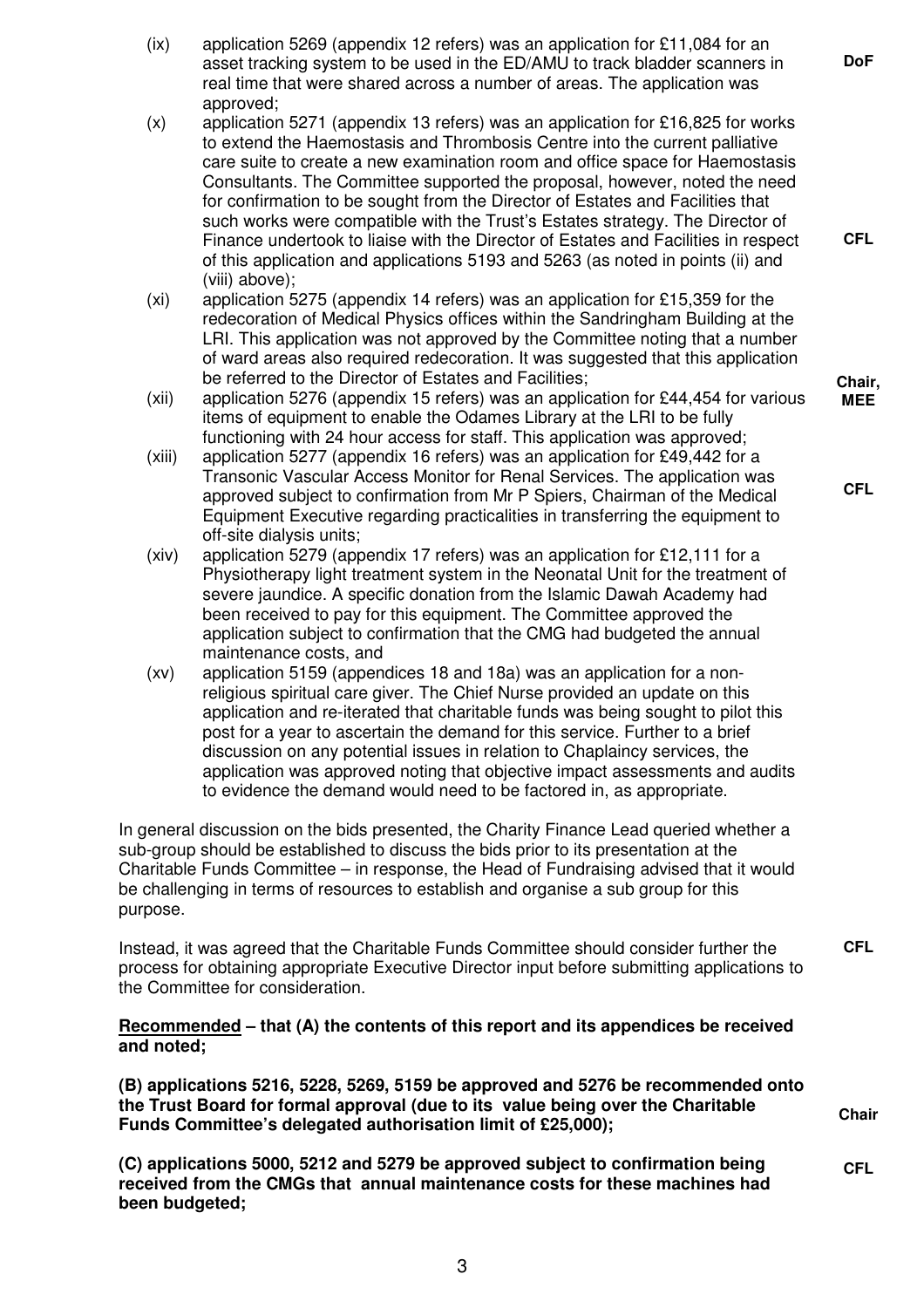|       | (D) application 5277 be approved subject to confirmation received from Mr P Spiers,<br>Chairman of the Medical Equipment Executive re. the specific action outlined in<br>point (xiii) above;                                                                                                                                                                                                                                                                                   | Chair,<br><b>MEE</b>  |  |  |
|-------|---------------------------------------------------------------------------------------------------------------------------------------------------------------------------------------------------------------------------------------------------------------------------------------------------------------------------------------------------------------------------------------------------------------------------------------------------------------------------------|-----------------------|--|--|
|       | (E) the Director of Finance be requested to liaise with the Director of Estates and<br>Facilities re. applications 5193, 5263 and 5271 to seek confirmation that these<br>schemes appropriately link with the Estates Strategy;                                                                                                                                                                                                                                                 | <b>DoF</b>            |  |  |
|       | (F) applications 5241, 5243 and 5275 not be approved, with the applicants to be<br>notified of the outcome of their application by the Charitable Funds Assistant, and<br>the nominated staff members (full details of which are as above - please see points<br>(vi), (vii), and (xi)) now to seek additional information in respect of these<br>applications before they could be re-submitted for consideration at future meetings<br>of the Charitable Funds Committee, and |                       |  |  |
|       | (G) the Financial Controller be requested to present a report to the next Charitable<br>Funds Committee on the framework for expenditure of Charitable Funds on medical<br>equipment.                                                                                                                                                                                                                                                                                           | <b>CFL</b>            |  |  |
|       | <b>RESOLVED ITEMS</b>                                                                                                                                                                                                                                                                                                                                                                                                                                                           |                       |  |  |
| 58/14 | <b>APOLOGIES FOR ABSENCE</b>                                                                                                                                                                                                                                                                                                                                                                                                                                                    |                       |  |  |
|       | Apologies for absence were received from Mr P Burlingham, Patient Adviser and Mr M<br>Wightman, Director of Marketing and Communications.                                                                                                                                                                                                                                                                                                                                       |                       |  |  |
| 59/14 | <b>MINUTES</b>                                                                                                                                                                                                                                                                                                                                                                                                                                                                  |                       |  |  |
|       | Resolved - that the Minutes of the 15 September 2014 Charitable Funds Committee<br>meeting be confirmed as a correct record.                                                                                                                                                                                                                                                                                                                                                    |                       |  |  |
| 60/14 | <b>MATTERS ARISING FROM THE MINUTES</b>                                                                                                                                                                                                                                                                                                                                                                                                                                         |                       |  |  |
|       | Members reviewed the matters arising report at paper B, which covered both the<br>immediately preceding and earlier Charitable Funds Committee meetings. Specific<br>discussion took place in respect of the following items, noting that all items currently<br>designated as a '5' rating (complete) would be removed from the log.                                                                                                                                           |                       |  |  |
|       | (a) Minute 43/14f of 15 September 2014 - the Financial Controller confirmed that all future<br>'items of approval' application forms to the Charitable Funds Committee would include a<br>field requesting applicants to consider/factor any future estate changes. This item be<br>removed from the log.                                                                                                                                                                       | <b>TA</b>             |  |  |
|       | (b) Minute 49/14a of 15 September 2014 - the Charity AGM had now been rescheduled to<br>take place on 18 December 2014. This item be removed from the log;                                                                                                                                                                                                                                                                                                                      | <b>TA</b>             |  |  |
|       | (c) Minute 54/14g of 15 September 2014 – an update on application $3747$ (virtual ward for<br>training purposes) be provided to the next meeting of the Charitable Funds Committee;                                                                                                                                                                                                                                                                                             | <b>FC</b>             |  |  |
|       | (d) Minute 37/14a of 9 June 2014 - the Chief Nurse undertook to liaise with Senior<br>Nursing staff re. contacting organisations to donate IPads for Paediatric ED, and                                                                                                                                                                                                                                                                                                         | <b>CN</b>             |  |  |
|       | (e) Minute 7/14 of 14 April 2014 – the Chief Nurse advised that a business case was being<br>developed to fund the Meaningful Activity Coordinator posts. This item be removed from<br>the log.                                                                                                                                                                                                                                                                                 | <b>TA</b>             |  |  |
|       | Resolved – that the discussion above and any associated actions, be noted and<br>progressed by the appropriate lead.                                                                                                                                                                                                                                                                                                                                                            | <b>Named</b><br>leads |  |  |
| 61/14 | FUTURE COMPOSITION OF (AND RISK APPETITE WITHIN) UHL'S CHARITABLE<br><b>FUNDS INVESTMENT PORTFOLIO</b>                                                                                                                                                                                                                                                                                                                                                                          |                       |  |  |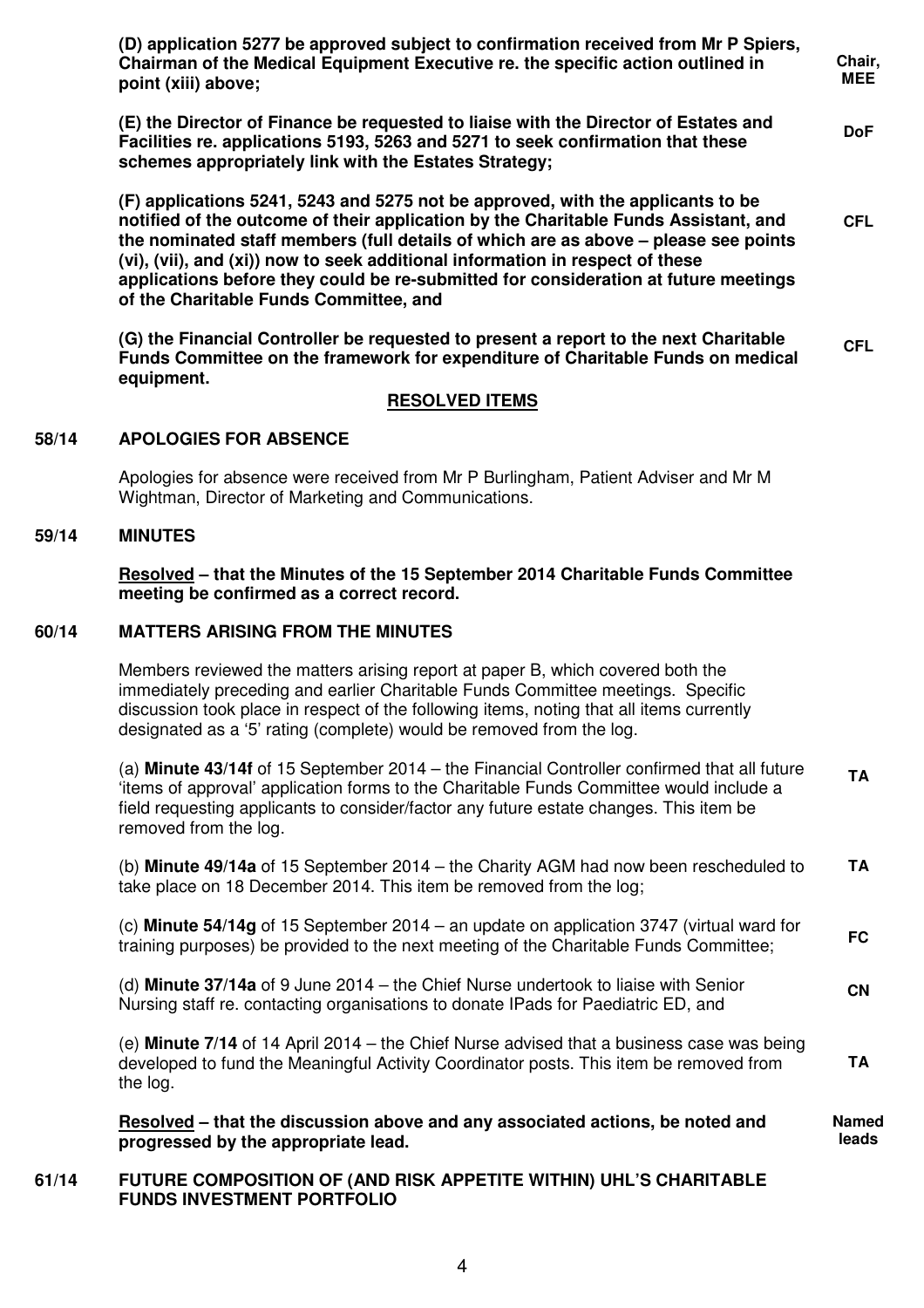The Director of Finance reported orally and advised that there was a need to confirm a formal process to renew/re-appoint Cazenove Capital Management (investment managers for Leicester Hospitals Charity), pending any decision to seek competitive tenders for such services. There was also a need to update the Trust's investment policy noting that it was currently out of date. **DoF** 

Prior to engaging in a discussion about risk appetite, the Director of Finance noted the need for a discussion on the plan for UHL's charitable funds investment, also noting that the Charity did not currently have an agreed expenditure plan. He also noted the need for a report from Cazenove Capital Management (CCM) to be scheduled on the agenda for each Charitable Funds Committee (even if representatives from CCM did not attend the meeting). **DoF CCM/CFL** 

# **Resolved – that (A) the verbal update be noted;**

**(B) the Director of Finance be requested to:- (i) ensure that the contract position of Cazenove Capital Management is addressed in the short term pending consideration by the Committee of the need to seek competitive tenders for such services, and (ii) submit a report to the next meeting of the Charitable Funds Committee to enable** 

**the Committee to consider updating the update the Charity's Investment Policy, and** 

**(C) the Charity Finance Lead be requested to inform Cazenove Capital Management (CCM) that a standing item re. 'Update from Charitable Funds Investment Managers' would be included on the agenda for all Charitable Funds Committee meetings. CCM/ FC** 

# **62/14 USE OF CHARITABLE FUNDS FOR TRAINING PURPOSES – POSITION STATEMENT**

The Head of Fundraising presented paper D, providing draft criteria around the funding of staff training through charitable funds. The Committee approved the criteria listed in section 3 of the report advising that wording should be included to the effect that 'funding for training could only be requested every couple of years (i.e. time period to be included)'. The Director of Finance suggested that wording also be included to clarify that funding would be prioritised for groups of staff who did not otherwise have ready access to other funded training. The Head of Fundraising was requested to draft a 'Policy for access of charitable funds for training purposes' in liaison with the Director of Human Resources noting that appropriate link would need to be made with other related policies already in place within the Trust. The Head of Fundraising was also requested to give consideration to the charitable funds that would need to be set aside for this purpose.

#### **Resolved – that (A) the contents of paper D be received and noted, and**

#### **(B) the Head of Fundraising be requested to:-**

**(i) draft and submit to the next Charitable Funds Committee for consideration a 'Policy for access of charitable funds for training purposes' in liaison with the Director of Human Resources noting that appropriate link would need to be made with other related policies already in place within the Trust, and (ii) consider and advise the Charitable Funds Committee on the charitable funds that would need to be set aside for funding of staff training through charitable funds.**

#### **63/14 SPENDING PLANS/FUTURE STRUCTURE AND SIZE OF UHL CHARITABLE FUNDS**

Further to Minute 42/14 of 15 September 2014, paper E updated members on progress in reviewing the structure of the Charity's funds and on the production of future spending plans.

The Charity Finance Lead made members aware that work had taken place on a proposed new fund structure which had reduced the number of funds from 189 to 74. However, he highlighted that further work was required to further reduce the number of funds and this would take place in consultation with Fund Managers and the Fundraising Team. The Head of Fundraising advised that the reason for the high number of funds was because

**HoF** 

**DoF** 

**HoF**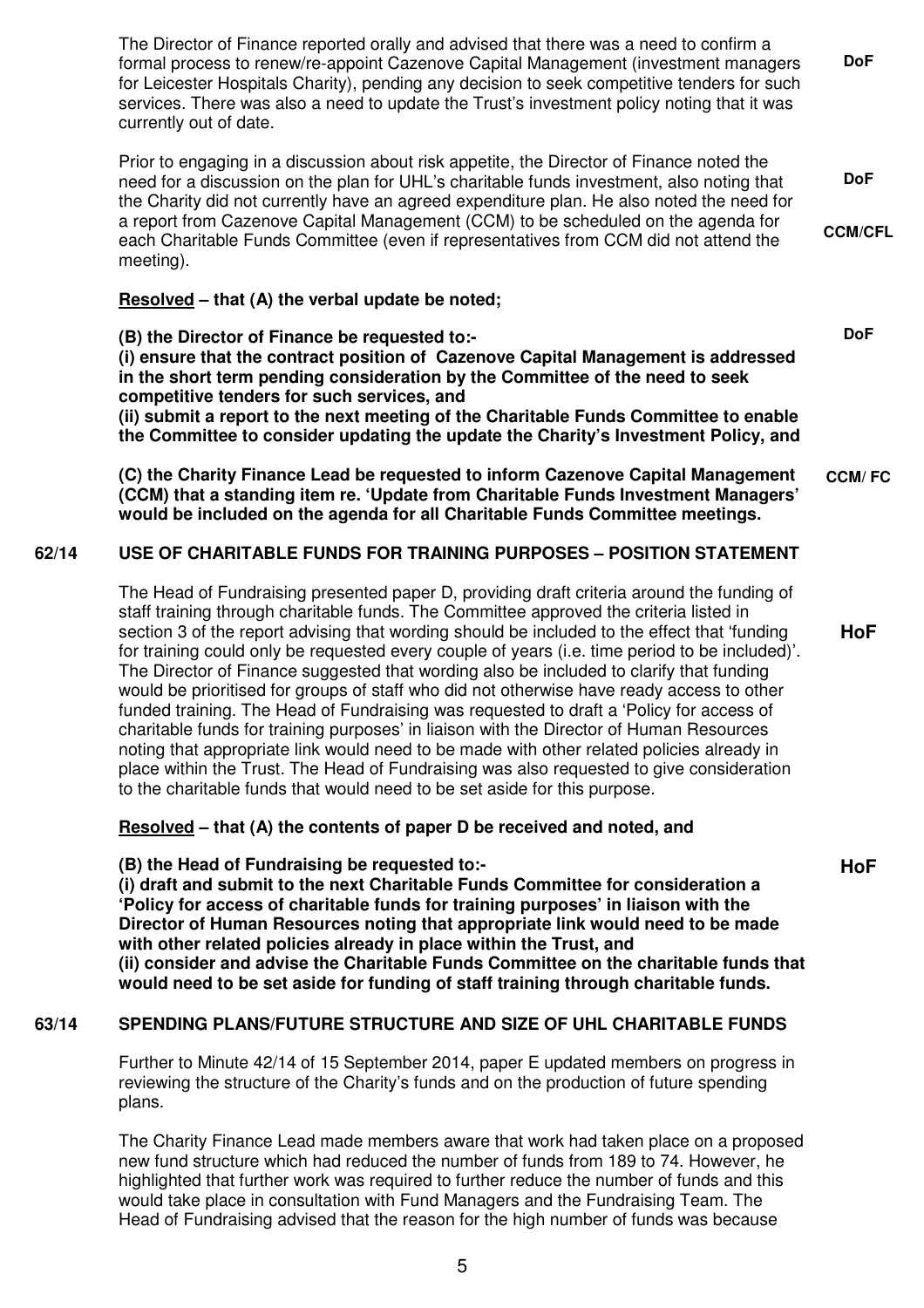these were not closed appropriately and therefore became dormant. If funds were opened through the Fundraising Team, then there was a tracking mechanism in place, however, there was less clarity when a ward area (for example) had taken this forward. Appendix 1 outlined the structure of the existing funds with their available balances mapped across to the new proposed funds.

The Director of Finance noted the need for a decision on the total number of funds that would ideally be in place. There was a need for appropriate planning, streamlined cost centres and simplified fund types to ensure that all funds had a valid purpose which met the current aims of the Charity. A mechanism would also need to be in place to maintain the integrity of fund givers and the funds were used for the purpose for which they were donated. The Director of Finance reiterated that currently applications to the Committee requiring approval were received 'as and when' the need arose and he noted the need for better planning.

**CFL** 

**CFL** 

# **Resolved – that (A) the contents of paper E be received and noted, and**

**(B) further report on the implementation of the changes to the structure of the Charity's funds as suggested by the Director of Finance be provided to the next meeting of the Charitable Funds Committee.** 

#### **64/14 FINANCE AND GOVERNANCE REPORT**

Paper G detailed the financial position of the Charity overall and of the General Purpose Fund for the month ending 31 October 2014. The Director of Finance requested that consideration be given to developing a forward looking financial position of the Charity. **CFL/ HoF** 

# **Resolved – that (A) the contents of paper G be received and noted, and**

**(B) the Charity Finance Lead and the Head of Fundraising be requested to develop a forward looking financial position of the Charity for presentation to the next meeting of the Committee. CFL/ HoF** 

#### **65/14 LEICESTER HOSPITALS CHARITY ANNUAL GENERAL MEETING (AGM)**

Members were advised that the Charity AGM date had been rescheduled and would now be held on 18 December 2014.

#### **Resolved – that the contents of paper H be received and noted.**

#### **66/14 FUNDRAISING UPDATE REPORT**

Paper I detailed the recent fundraising and promotional activities by the Charity. Appendix 1 provided the new organogram of the Leicester Hospitals Charity. The Head of Fundraising highlighted that approximately 5000 staff had booked for the Christmas meal. An arrangement had been made for a meal to be provided to staff who worked on Christmas Day.

#### **Resolved – that the contents of paper I be received and noted.**

#### **67/14 UPDATE ON LEGACY STRATEGY, INCLUDING BENCHMARKING OF UHL CHARITY POSITION AGAINST PEERS**

The Head of Fundraising presented paper J, highlighting that as part of the Charity's fiveyear plan, the Charity had engaged with a fundraising consultancy to advise on a legacy strategy. Appendix 1 of paper J detailed the strategy. Appendix 2 provided details on legacy gifts to the Charity over the past years. It was noted that this would be monitored over the next five years. The Head of Fundraising made members aware of a typographical error on page 12 of paper J, in that the average legacy amount in 2012-13 had been £14,000 and not £109,597 as currently stated.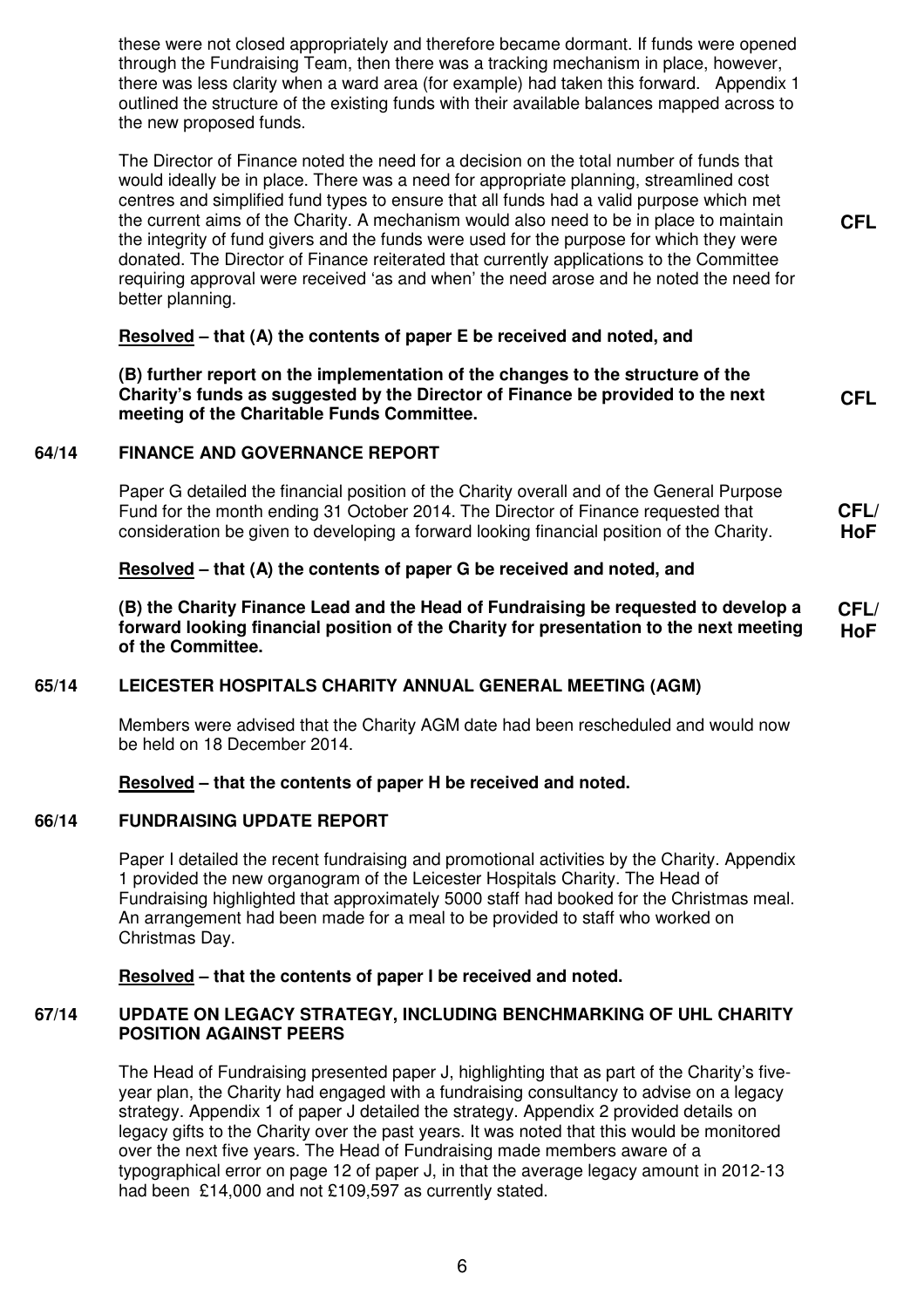#### **Resolved – that the contents of paper J be received and noted.**

### **68/14 LEICESTER BABY LOSS APPEAL - UPDATE**

Members were advised that the new bereavement suite (Maternity) at the Leicester General Hospital site was now complete. Patients had been using the room since May 2014.

 **Resolved – that the contents of paper K be received and noted.** 

### **69/14 BRIEFING RE:STAFF TRAINING IN DEALTING WITH PATIENTS EXPERIENCING MISCARRIAGE/MULTIPLE MISCARRIAGE**

#### **Resolved – that the contents of paper L be received and noted.**

### **70/14 ANY OTHER BUSINESS**

#### 70/14/1 Chair, Medical Equipment Executive

Members thanked Mr P Spiers, Chair of the Medical Equipment Executive for his contribution to the Charitable Funds Committee and wished him well for his impending retirement.

#### **Resolved – that the update be noted.**

#### 70/14/2 Named Fund

The Head of Fundraising advised that a patients' family had requested permission to establish a named fund to raise funds for the Trust's Neonatal Unit. Although, the funds would be raised by the family, it would be managed by the Leicester Hospitals Charity. The Committee was supportive of this subject to the approval of the Director of Finance. If approved, it was requested that regular updates on this named fund be presented to the Charitable Funds Committee.

**HoF**

**HoF** 

 **Resolved – that the Head of Fundraising be requested to seek approval from the Director of Finance in respect of the establishment of a named fund to raise funds for the Trust's Neonatal Unit and provide a regular update on this matter to the Charitable Funds Committee, as appropriate.**

#### 70/14/3 Christmas Decoration on wards

 In response to a query from the Assistant Financial Accountant, it was noted that monies for Christmas decoration on wards should be funded by the CMG.

#### **Resolved – that the position be noted.**

### **71/14 DATE OF NEXT MEETING**

 **Resolved – that provisional 2015 dates be circulated based on the same frequency as for 2014. TA** 

#### The meeting closed at 1pm.

# **Cumulative Record of Members' Attendance (2014-15 to date):**

| <b>Name</b>       | <b>Possible</b> | <b>Actual</b> | % attendance |
|-------------------|-----------------|---------------|--------------|
| P Panchal (Chair) |                 |               | 100          |
| I Crowe           |                 |               | 50           |
| P Burlingham *    |                 |               | 33           |
| T Diggle *        |                 | 4             | 100          |